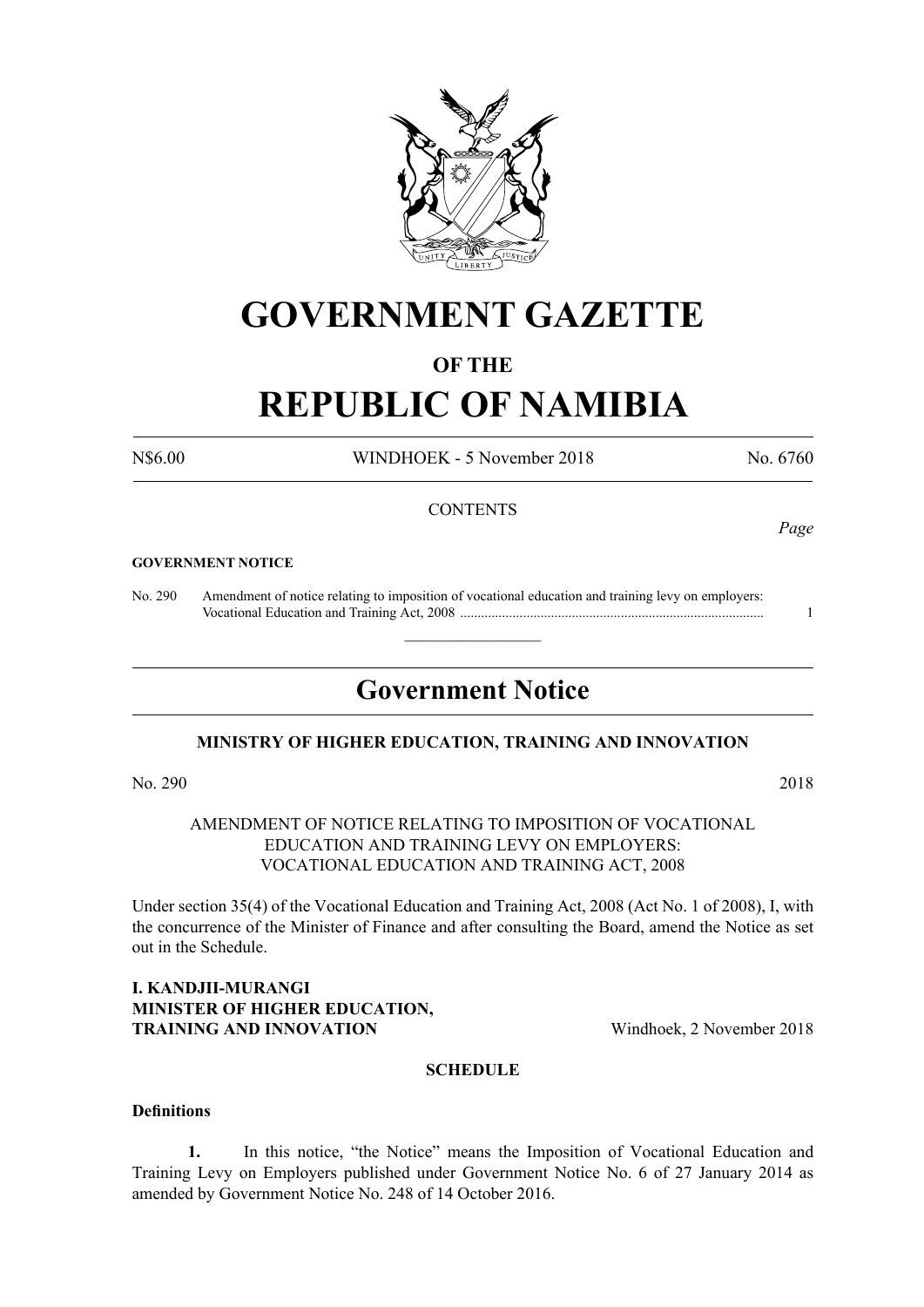### **Amendment of Paragraph 4 of Notice**

- **2.** The Notice is amended by the substitution for paragraph 4 of the following paragraph:
	- "**4.** (1) The following employers are exempted from payment of the levy:
	- (a) the State;
	- (b) regional councils as defined in section 1 of the Regional Councils Act, 1992 (Act No. 22 of 1992);
	- (c) local authorities established by the Local Authorities Act, 1992 (Act No. 23 of 1992) except those referred to in Part I of Schedule 1 of that Act;
	- (d) employers, whether or not supported wholly or partly by grants from public funds, that meet the criteria for -
		- (i) public educational institutions;
		- (ii) faith based organisations;
		- (iii) charitable organisations;
		- (iv) private education and training institutions;
		- (v) diplomatic and consular missions and offices of representatives of other states;
		- (vi) donor organisation and their agencies;
		- (vii) non-profit making voluntary organisations or non-government organisations; or
		- (viii) non-profit making non-voluntary organisations.

(2) In order to qualify for exemption, the employers referred to in subparagraph (1) must meet the criteria described in the Framework for the Exemption of Employers from Payment of the Vocational Education and Training Levy set out in Annexure C.

(3) An institution or employer not mentioned in subparagraph (1) may apply to the Minister for exemption from paying the levy.".

#### **Amendment of Notice**

**3.** Substitute the words "subregulation", "subarticle" and "sub article" with the word "subparagraph" wherever it appears in the Notice.

### **Addition of Annexure C to Notice**

**4.** The Notice is amended by the addition of the following Annexure after Annexure B: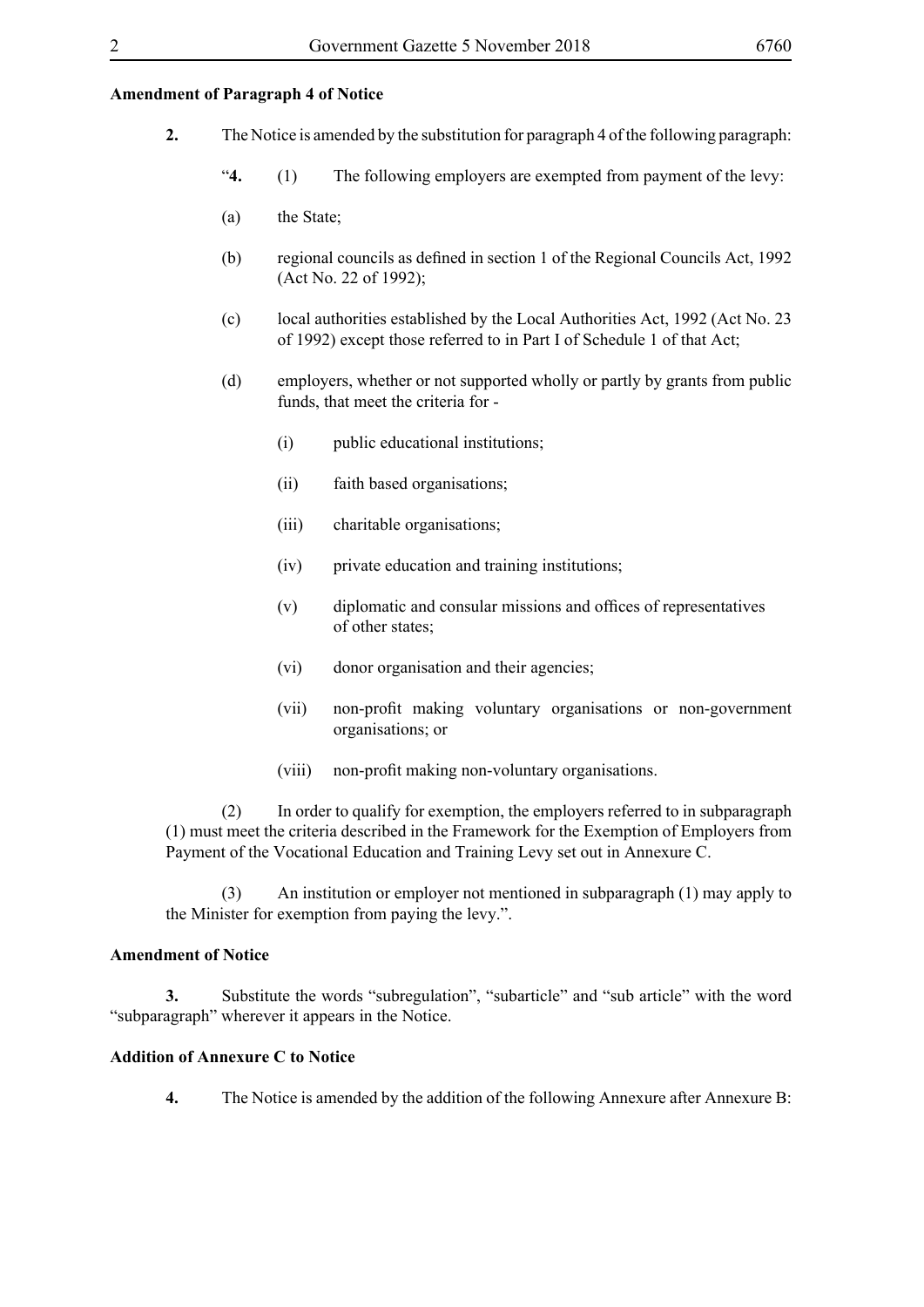# "**Annexure C**

# **FRAMEWORK FOR THE EXEMPTION OF EMPLOYERS FROM PAYMENT OF THE VOCATIONAL EDUCATION AND TRAINING LEVY**

# **1. The State**

The Republic of Namibia is a sovereign, secular, democratic and unitary State founded upon the principles of democracy, the rule of law and justice for all. The State is exempt from payment of the Vocational Education and Training Levy ("VET levy"). In accordance with the doctrine of separation of powers, this category of employers will include, and "State" means, the three organs of the State being the Executive, Legislature and Judiciary, specifically -

- (i) Offices, Ministries and Agencies as contemplated in the Public Service Act, 1995 (Act No. 13 of 1995);
- (ii) the Cabinet;
- (iii) the National Assembly;
- (iv) the National Council; and
- (v) the Judiciary.

For purposes of the VET levy, public enterprises as defined in the Public Enterprises Governance Act, 2006 (Act No. 2 of 2006), are excluded from the definition of State. Regional and Local Authorities, are also excluded from the definition of State and are dealt with under item 2 and item 3, respectively.

# **2. Regional Councils**

"Regional Council", means a regional council as is established in accordance with Article 103 of the Namibian Constitution and as defined in section 1 of the Regional Councils Act, 1992 (Act No. 22 of 1992), and are exempted from payment of the VET levy.

# **3. Local Authorities (except those listed in Part I of Schedule 1 of the Local Authorities Act, 1992)**

In terms of section 3(1) of the Local Authorities Act, 1992 (Act No. 23 of 1992), the Minister responsible for Urban and Rural Development may establish by notice in the *Gazette* any area specified in the notice as the area of a local authority, and declare the area to be a municipality, town or village under the name specified in the notice. All categories of local authorities, except those referred to in Part I of Schedule 1 to that Act, are exempt from payment of the VET levy.

# **4. Public Educational Institutions**

"Public Educational Institutions" mean entities that provide instructional services or education-related services to individuals and other educational institutions that are owned and funded by government and devoted to the promotion of a particular cause or program that is of an educational character.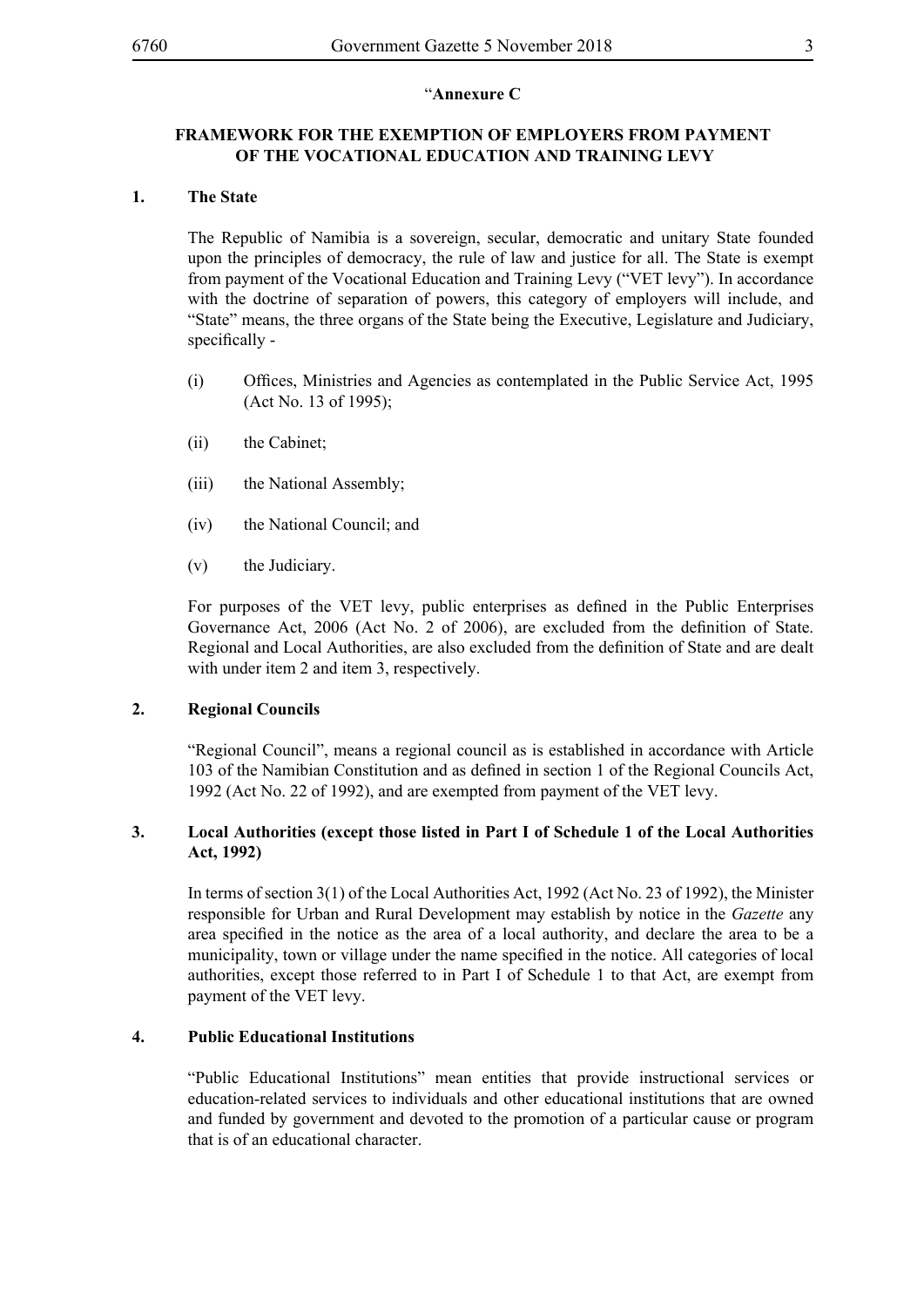# **5. Faith Based Organisations**

"Faith-based organisations" are organisations affiliated with or based on religion or a religious group, including associations not for gain incorporated in terms of section 21 of the Companies Act, 2004 (Act No. 28 of 2004). Faith-based organisations must meet the following criteria in order to be exempt from payment of the VET levy:

- 1.1 The main objective of the organisation is the promotion of faith-based activities or religion and includes churches and mosques.
- 1.2 The organisation should have a written constitution stating that it is a faith-based organisation and adhere to religious tenets.
- 1.3 The written constitution must provide that any profits or income derived by the organisation must be applied only to promote the main objective of the organisation as set out therein and not for distribution to its members.

# **6. Charitable Organisations**

- 6.1. Subject to subitem 6.2, a "charitable organisation" means a group of people or organisation having its main objective as the voluntary provision of support, fund raising and donation of things, including money, to vulnerable or disadvantaged groups or individuals and carries on or intends to carry on charitable activities, and includes, but is not limited to, a welfare organisation that has been registered in terms of section 19 of the National Welfare Act, 1965 (Act No. 79 of 1965), which charitable organisation, is formed around a common purpose, e.g. promotion of nonviolence or helping children, community-based development, welfare or similar.
- 6.2. A charitable organisation, including the aforementioned welfare organisation, must meet the following criteria in order to be exempt from the payment of the VET levy:
	- 6.2.1 The organisation should have a written constitution.
	- 6.2.2 The organisation is in terms of its constitution required to utilise any property or income solely in the furtherance of its aims and objects and is prohibited from transferring any portion thereof, directly or indirectly, in any manner whatsoever so as to profit any person other than by way of the payment in good faith of reasonable remuneration to any officer or employee of the organisation or institution for any services actually rendered to such organisation or institution.
	- 6.2.3 The members of the organisation are not entitled to any distribution nor profits of the organisation.
	- 6.2.4 The organisation should have members that are helping defined individuals or groups of societies as set out in the written constitution.
	- 6.2.5 If required, the organisation must be registered with the relevant authority concerned.

# **7. Private Educational and Training Institutions**

Educational institutions are entities that provide and promote instructional services or education-related services to individuals or other educational institutions. An education institution is classified as private if it is controlled and managed by a non-governmental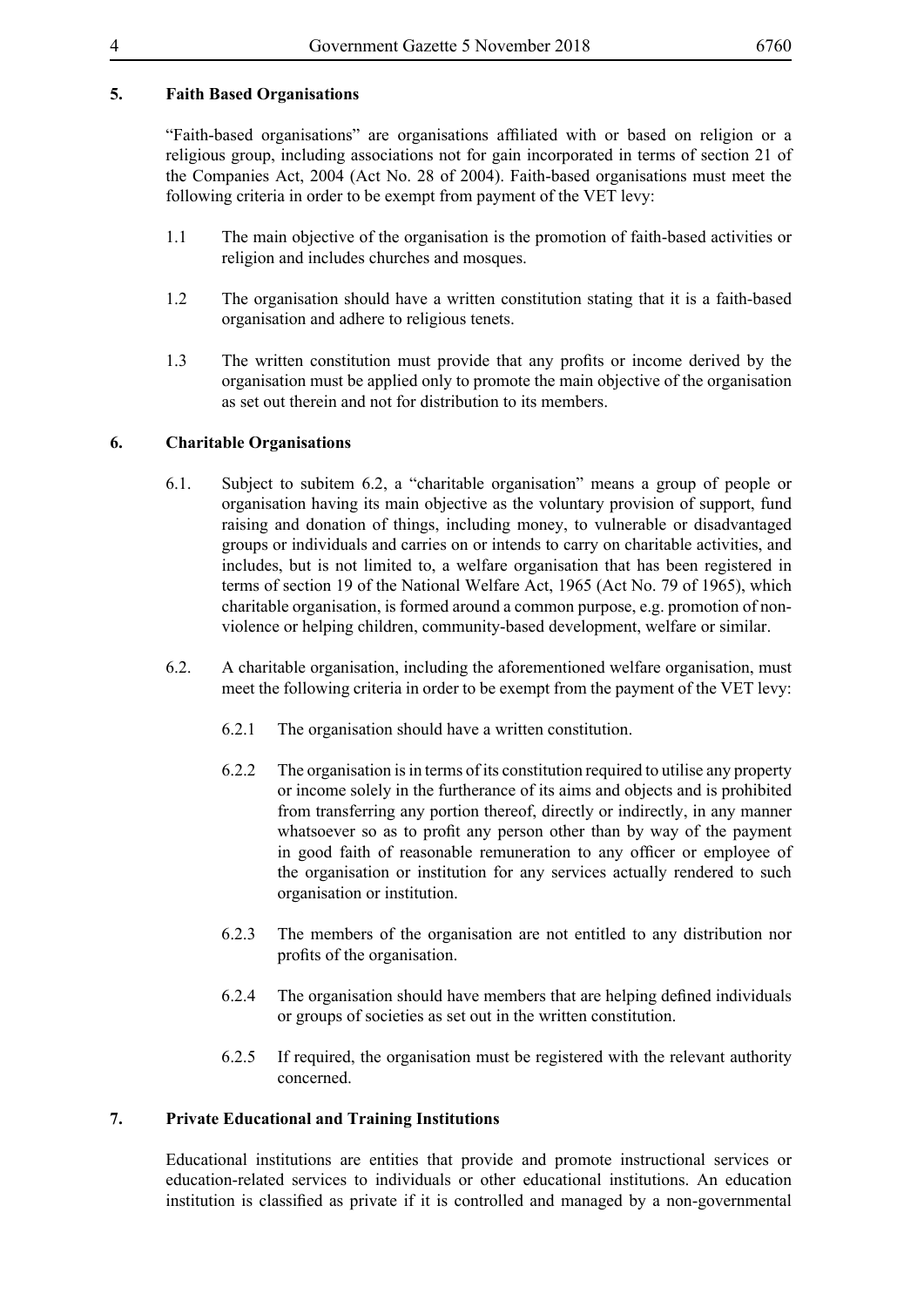organisation, or if the governing board of such institution consists mostly of members not selected by a public agency. Private educational and training institutions generate their funding from fees from students and some government subventions. Private educational and training institutions must meet the following criteria in order to be exempt from payment of the VET levy:

- 7.1 The core business of the institution must be education and training as stated in the constitution or founding document of the institution.
- 7.2 The institution must be registered with all the relevant authorities (i.e. Ministry of Education, Arts and Culture, National Council for Higher Education, Namibia Training Authority etc.).

# **8. Diplomatic Missions and Consular Missions and Office of a Representative of another State**

The persons listed in section 2(1) of the Diplomatic Privileges Act, 1951 (Act No. 71 of 1951) are exempt from payment of the VET levy.

# **9. Donor Organisations and their agencies**

Organisations whose main objective is to provide developmental aid are generally regarded as donor organisations. Developmental aid is granted by governments and other agencies to support the economic, environmental, social, and political development of developing countries. All donor organisations are exempt from paying the VET levy.

#### **10. Non-Profit Making Voluntary or Non-Governmental Organisations**

A non-profit making voluntary organisation is an organisation whose main objective is to provide a service for the promotion of the arts, science, recreation or any other cultural or social activity or communal or group interest acting in a voluntary and non-profit making capacity. A non-profit making non-governmental organisation (NGO) is any non-profit, voluntary citizens' group which is organised on a local, national or international level, some organised around specific issues, such as human rights, environment or health. NGOs are task-oriented and driven by people with a common interest and perform a variety of services and humanitarian functions, bring citizen concerns to government, advocate and monitor policies and encourage political participation through provision of information. Non-profit making voluntary and non-governmental organisations are required to meet the following criteria in order to be exempt from payment of the VET levy:

- 10.1 The organisation must have a written constitution.
- 10.2 If required, the organisation must be registered with the relevant authority concerned.
- 10.3 The organisation must have members that are helping defined individuals or groups of societies as set out in the written constitution.
- 10.4 The written constitution must provide that any profits or income derived by the organisation must be applied only to promote the main objective of the organisation as set out therein and not for distribution to its members.

# **11. Non-Profit Making Non-Voluntary Organisations**

A non-profit making non-voluntary organisation is an organisation whose main objective is to provide a service for the promotion of the arts, science, professions, recreation or any